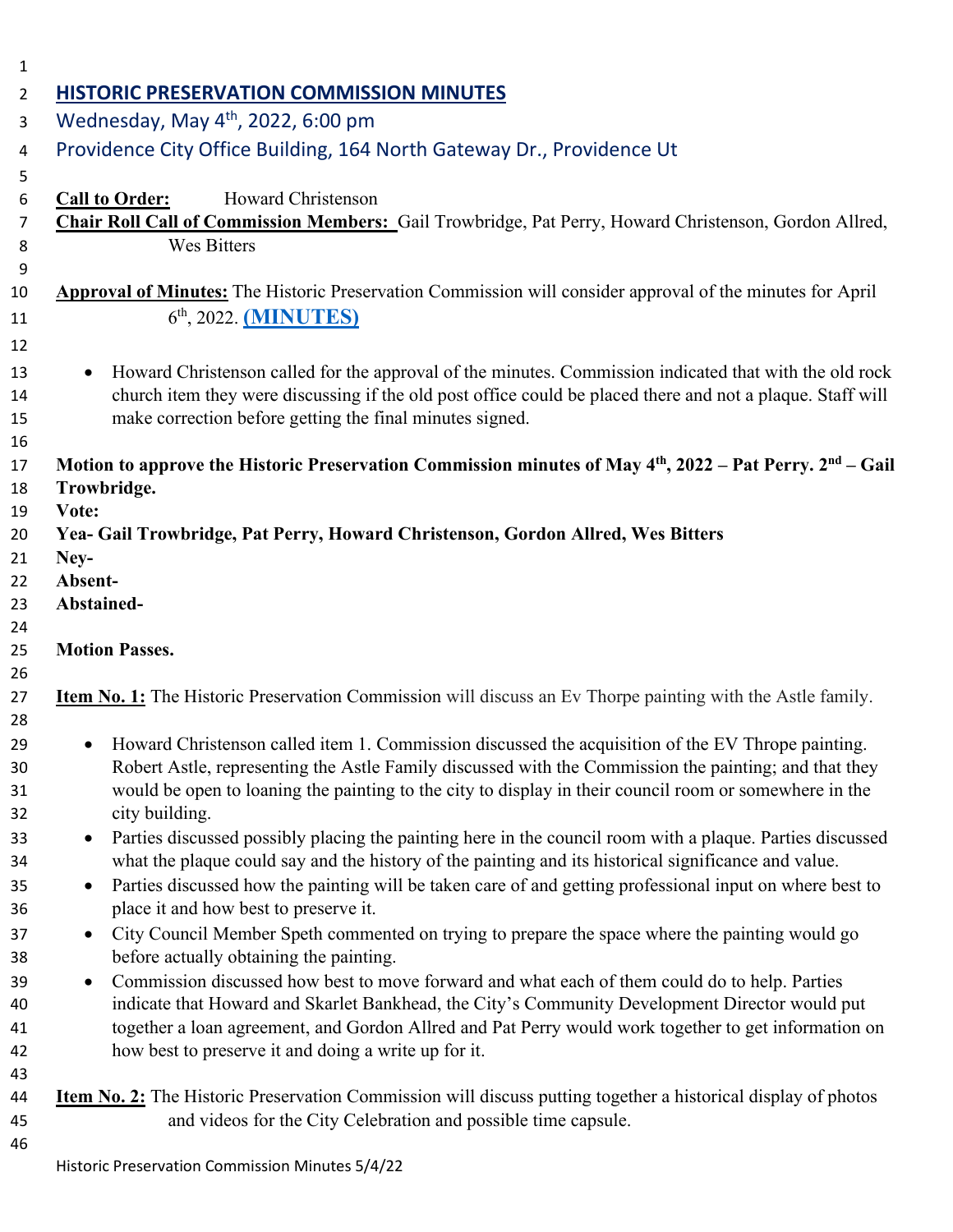| 48 | submitted to the State for their time capsule per their request.                                                                 |
|----|----------------------------------------------------------------------------------------------------------------------------------|
| 49 | Commission discussed what they can do for the cities upcoming festival which includes having photos<br>$\bullet$                 |
| 50 | displayed, doing their own time capsule, historical marker tour and creating a historical brochure that                          |
| 51 | could be handed out. Parties discussed having the historical videos that they have through their website                         |
| 52 | displayed somehow at the festival for all to stop by and see.                                                                    |
| 53 | Parties discussed having a city time capsule and possible issues with doing that.<br>$\bullet$                                   |
| 54 | City staff indicate that they will work on and check the historical brochure inserts and Howard<br>$\bullet$                     |
| 55 | Christenson will continue to collect pictures.                                                                                   |
| 56 |                                                                                                                                  |
| 57 | <b>Item No. 3:</b> The Historic Preservation Commission will discuss the possible placement of an 8 <sup>th</sup> historical     |
| 58 | marker on 2 <sup>nd</sup> West. (EXHIBIT)                                                                                        |
| 59 |                                                                                                                                  |
| 60 | Howard Christenson called item 3 and discussed with the Commission the write he as drafted so far.<br>$\bullet$                  |
| 61 | Parties discuss the plaque and where it could be placed. Parties discussed the farming history of the area                       |
| 62 | and doing another plaque regarding the fruit farming.                                                                            |
| 63 | Commission commented on making sure the plaques were spaced out throughout the city so all residents<br>$\bullet$                |
| 64 | in all areas could enjoy them.                                                                                                   |
| 65 | Commission discussed the current write up and Howard asked them to go over it and make any changes<br>$\bullet$                  |
| 66 | that they would like. They will continue this item to next meeting.                                                              |
| 67 |                                                                                                                                  |
| 68 | <b>Item No. 4:</b> The Historic Preservation Commission will discuss how to proceed with acquiring the old post                  |
| 69 | office.                                                                                                                          |
| 70 |                                                                                                                                  |
| 71 | Howard Christenson called item 4.<br>$\bullet$                                                                                   |
| 72 | Wes Bitters commented that he has talked with the family and has gotten no where with them about<br>$\bullet$                    |
| 73 | obtaining the old post office. Wes recommended that with a new Mayor in place and with the help of                               |
| 74 | Council Member Speth and Gordon that they start this process over. Wes indicated that the State does                             |
| 75 | have grant money to help refurbish it and move it so long as its within a certain distance.                                      |
| 76 | Commission discussed the history of the old post office and what the family who currently owns it<br>$\bullet$                   |
| 77 | wants to do with it.                                                                                                             |
| 78 |                                                                                                                                  |
| 79 | Motion to allow the new Mayor to inquire with the help of Brent and Gordon on how the city can move                              |
| 80 | forward with obtaining the old post office – Wes Bitters. $2nd$ – Pat Perry.                                                     |
| 81 | Motion to approve the Historic Preservation Commission minutes of May 4 <sup>th</sup> , 2022 – Pat Perry. 2 <sup>nd</sup> – Gail |
| 82 | Trowbridge.                                                                                                                      |
| 83 | Vote:                                                                                                                            |
| 84 | Yea- Gail Trowbridge, Pat Perry, Howard Christenson, Gordon Allred, Wes Bitters                                                  |
| 85 | Ney-                                                                                                                             |
| 86 | Absent-                                                                                                                          |
| 87 | Abstained-                                                                                                                       |
| 88 |                                                                                                                                  |
| 89 | <b>Motion Passes.</b>                                                                                                            |
| 90 |                                                                                                                                  |
|    | Historic Preservation Commission Minutes 5/4/22                                                                                  |

• Howard Christenson called item 2. Indicated to the Commission that a photo of the city has been